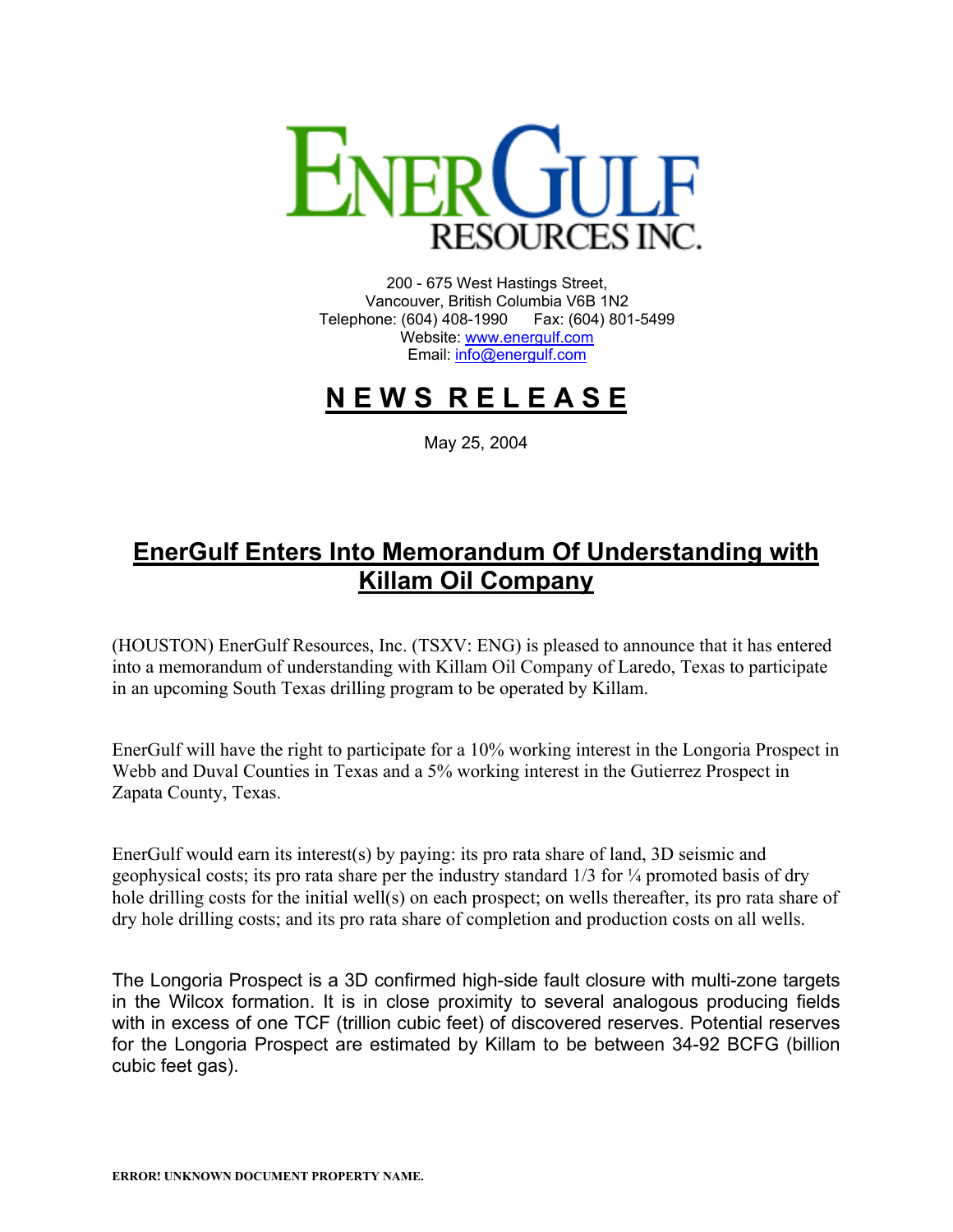The Gutierrez Prospect is also based on 3D seismic and is essentially a step out from adjacent Middle Wilcox discoveries in the Charco formation to the north and west of the prospect. The well**s** will also go on to test the deeper Lobo sands. Reserves in this trend are estimated by Killam at 4 BCF/well.

Killam Oil Company pioneered oil exploration in South Texas (Webb, Zapata and Duval Counties) starting in 1921. Killam currently operates over 284 wells and is one of the top 5 producers of natural gas in Webb County. (The three counties are in Railroad Commission District 4, which is the largest gas producing district in Texas).

EnerGulf is continuing its assessment and evaluation of the Alborada Block, in Colombia, while awaiting the official relinquishment of the block by the current operator. It is unsure whether Ecopetrol**,** the current government administrator of the Block will retain or release it to Agencia Nacional de Hidrocarburos (ANH), the newly created government agency that will administer all future blocks. EnerGulf plans to hold further discussions with the governmental entity that assumes jurisdiction of the Block to create a new work program aimed at further exploration of Alborada. EnerGulf believes further geophysical work, including the reprocessing of existing seismic data, is required prior to a commitment of a second well that would test the Caballos formation.

EnerGulf is also in discussions and accessing various prospects in West Africa.

EnerGulf Resources is a Houston based oil, gas and mineral exploration company with projects in Texas, British Columbia and Colombia, South America.

On Behalf of the Board of Directors

*"Jeff Greenblum"* 

Jeff Greenblum, Chairman

Contact information: James Askew, President Tel: (888) 822-8441 Fax: (604) 801-5499 website: [www.energulf.com](http://www.energulf.com/) email: [info@energulf.com](mailto:info@energulf.com)